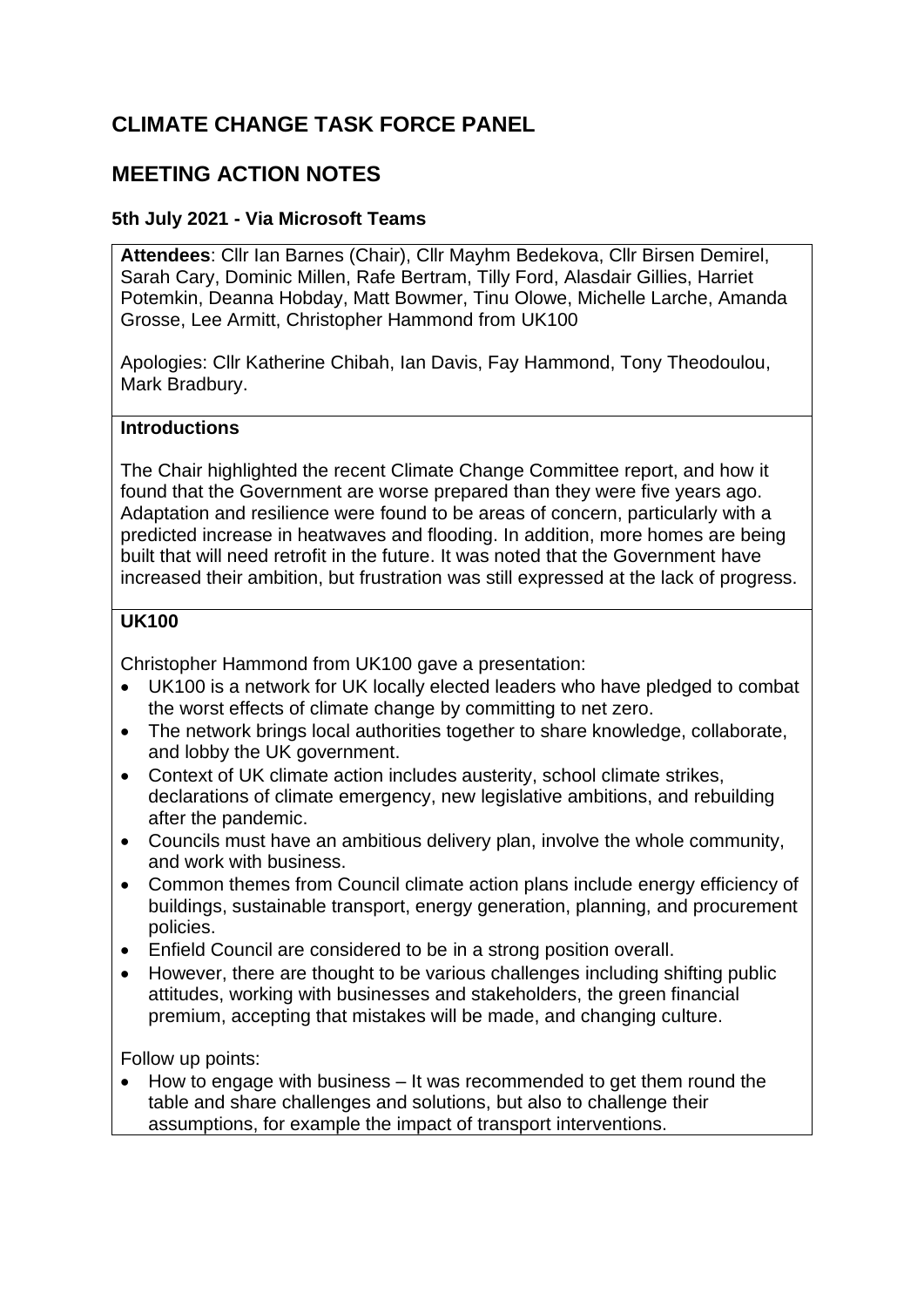- Expectations for COP26 Positive that local authorities are taking the lead and looking at whole place solutions. There could be some significant proposals from the UK Government but this will require a further push.
- Performance of other Councils Every Council is different. LED street lighting and fleet decarbonisation have been common standout initiatives. In terms of innovative approaches, Cornwall Council is exploring geothermal heating for a lido, and rural councils are looking to make the best use of farmland.
- Climate Action Plan The timeline In Enfield's plan is a really useful way to set out the step steps to net zero. Public engagement is an area that that Enfield could look to develop.
- UK100 are hosting a National Leadership Conference on the 13<sup>th</sup> of July 13:30-16:30.

# **Ethical and Sustainable Procurement Policy**

There was a presentation by Matt Bowmer and Harriet Potemkin on the new Ethical and Sustainable Procurement Policy currently in development:

- The Policy combines and updates a range of other policies and strategies.
- As part of the development of the Policy, engagement was carried with 42 suppliers, 12 of which had developed climate action approaches. The feedback was generally positive, and support was found for the inclusion of social values and sustainability in procurement.
- The Policy focusses on four priority areas: social value, ethical practices, supporting the local economy, and climate action. There will be a framework for minimum, enhanced, and preferred standards.
- Implementation of the policy will start with 10% of procurement assessments taking into account social value. This is a Government requirement and can make an impact on the awarding of a contract.

Follow up points:

- Ongoing supplier engagement will be key to bringing organisations with the Council, and to prevent them for avoiding increased standards. There is a need to avoid scaring suppliers off.
- Officers will have discretion to set their requirements, which could involve higher standards for certain contracts/suppliers.
- Targets for this Policy are to be developed.
- Report back in a few months with case studies on supplier engagement to date (Meridian Water was suggested as an exemplar).

**Action** Deanna Hobday to check if the 12 businesses with existing climate action approaches were larger.

# **2020/21 Climate Action Plan Progress Report and Emissions Review**

There was an update on the most recent draft of the Report, including next steps, then the discussion focussed on the emissions review.

Action Dominic Millen to circulate recent Environment Forum presentation.